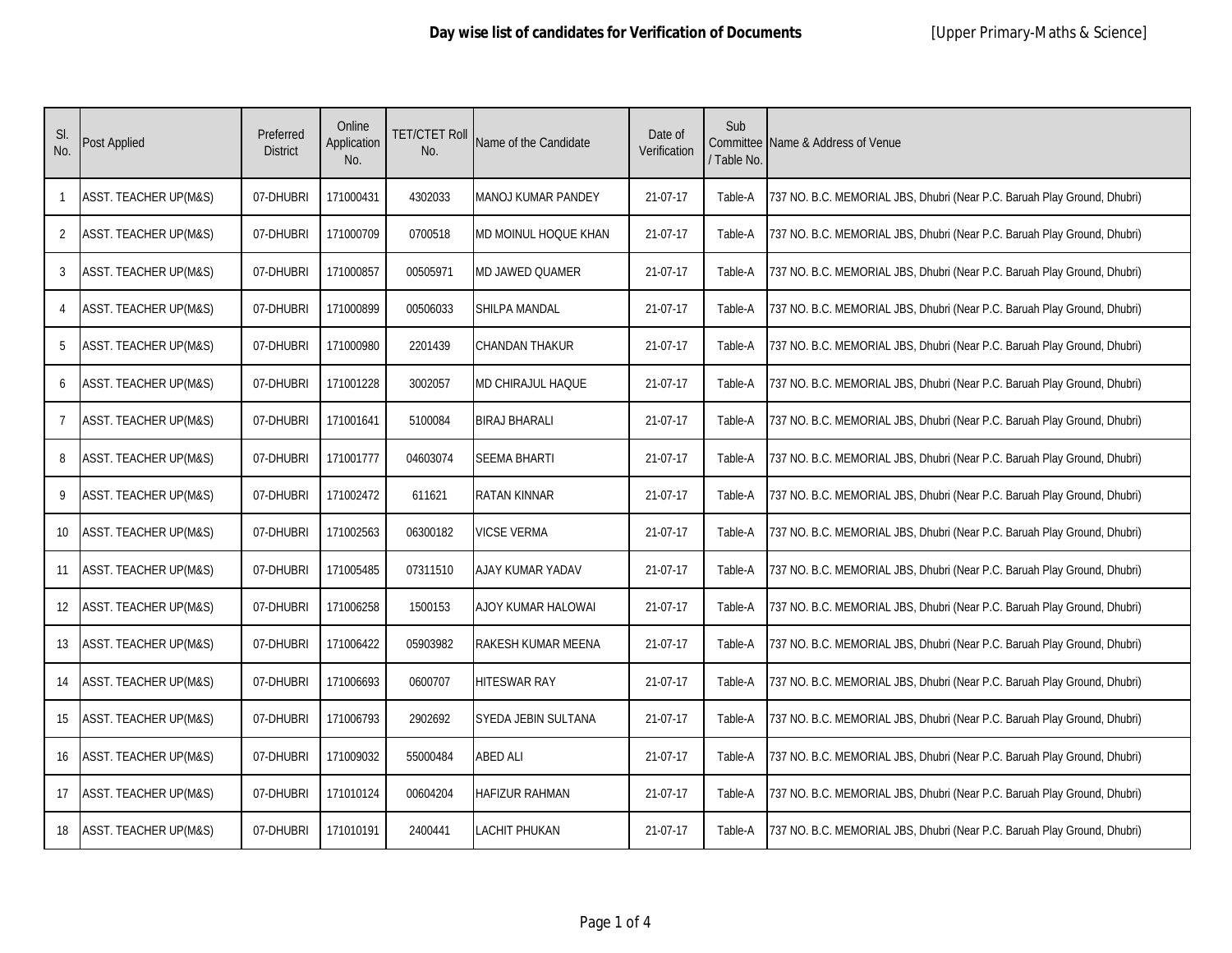| SI.<br>No. | Post Applied                     | Preferred<br><b>District</b> | Online<br>Application<br>No. | TET/CTET Roll<br>No. | Name of the Candidate        | Date of<br>Verification | Sub<br>/ Table No. | Committee Name & Address of Venue                                        |
|------------|----------------------------------|------------------------------|------------------------------|----------------------|------------------------------|-------------------------|--------------------|--------------------------------------------------------------------------|
| 19         | <b>ASST. TEACHER UP(M&amp;S)</b> | 07-DHUBRI                    | 171010623                    | 2800450              | SONIA SHARMA                 | 21-07-17                | Table-A            | 737 NO. B.C. MEMORIAL JBS, Dhubri (Near P.C. Baruah Play Ground, Dhubri) |
| 20         | <b>ASST. TEACHER UP(M&amp;S)</b> | 07-DHUBRI                    | 171011061                    | 05703052             | C SURESH JOSEPH RAJ          | 21-07-17                | Table-A            | 737 NO. B.C. MEMORIAL JBS, Dhubri (Near P.C. Baruah Play Ground, Dhubri) |
| 21         | <b>ASST. TEACHER UP(M&amp;S)</b> | 07-DHUBRI                    | 171011827                    | 412010700059         | <b>PRASENJIT PARAMANIK</b>   | 21-07-17                | Table-A            | 737 NO. B.C. MEMORIAL JBS, Dhubri (Near P.C. Baruah Play Ground, Dhubri) |
| 22         | <b>ASST. TEACHER UP(M&amp;S)</b> | 07-DHUBRI                    | 171011875                    | 07113158             | <b>VICSE VERMA</b>           | 21-07-17                | Table-A            | 737 NO. B.C. MEMORIAL JBS, Dhubri (Near P.C. Baruah Play Ground, Dhubri) |
| 23         | <b>ASST. TEACHER UP(M&amp;S)</b> | 07-DHUBRI                    | 171013690                    | 3004522              | <b>MANISHA PAUL</b>          | 21-07-17                | Table-A            | 737 NO. B.C. MEMORIAL JBS, Dhubri (Near P.C. Baruah Play Ground, Dhubri) |
| 24         | <b>ASST. TEACHER UP(M&amp;S)</b> | 07-DHUBRI                    | 171013771                    | 3004522              | <b>MANISHA PAUL</b>          | 21-07-17                | Table-A            | 737 NO. B.C. MEMORIAL JBS, Dhubri (Near P.C. Baruah Play Ground, Dhubri) |
| 25         | <b>ASST. TEACHER UP(M&amp;S)</b> | 07-DHUBRI                    | 171013933                    | ROLL-1501384         | <b>NUR ISLAM</b>             | 21-07-17                | Table-A            | 737 NO. B.C. MEMORIAL JBS, Dhubri (Near P.C. Baruah Play Ground, Dhubri) |
| 26         | <b>ASST. TEACHER UP(M&amp;S)</b> | 07-DHUBRI                    | 171014983                    | 55008169             | <b>PALASH JYOTI TALUKDAR</b> | 21-07-17                | Table-A            | 737 NO. B.C. MEMORIAL JBS, Dhubri (Near P.C. Baruah Play Ground, Dhubri) |
| 27         | <b>ASST. TEACHER UP(M&amp;S)</b> | 07-DHUBRI                    | 171015408                    | 1502259              | <b>ABDUL MOTLEB</b>          | 21-07-17                | Table-A            | 737 NO. B.C. MEMORIAL JBS, Dhubri (Near P.C. Baruah Play Ground, Dhubri) |
| 28         | <b>ASST. TEACHER UP(M&amp;S)</b> | 07-DHUBRI                    | 171018565                    | 1600471              | <b>MD KETAB ALI</b>          | 21-07-17                | Table-A            | 737 NO. B.C. MEMORIAL JBS, Dhubri (Near P.C. Baruah Play Ground, Dhubri) |
| 29         | <b>ASST. TEACHER UP(M&amp;S)</b> | 07-DHUBRI                    | 171018717                    | 1600649              | PRALAY SAHA                  | 21-07-17                | Table-A            | 737 NO. B.C. MEMORIAL JBS, Dhubri (Near P.C. Baruah Play Ground, Dhubri) |
| 30         | <b>ASST. TEACHER UP(M&amp;S)</b> | 07-DHUBRI                    | 171019666                    | 55008165             | <b>PADUMI DEVI</b>           | 21-07-17                | Table-A            | 737 NO. B.C. MEMORIAL JBS, Dhubri (Near P.C. Baruah Play Ground, Dhubri) |
| 31         | <b>ASST. TEACHER UP(M&amp;S)</b> | 07-DHUBRI                    | 171020036                    | 1502976              | <b>MD AZAHAR ALI SK</b>      | 21-07-17                | Table-A            | 737 NO. B.C. MEMORIAL JBS, Dhubri (Near P.C. Baruah Play Ground, Dhubri) |
| 32         | <b>ASST. TEACHER UP(M&amp;S)</b> | 07-DHUBRI                    | 171020160                    | 1502976              | <b>MD AZAHAR ALI SK</b>      | 21-07-17                | Table-A            | 737 NO. B.C. MEMORIAL JBS, Dhubri (Near P.C. Baruah Play Ground, Dhubri) |
| 33         | <b>ASST. TEACHER UP(M&amp;S)</b> | 07-DHUBRI                    | 171020341                    | 4403150              | ANJAN KUMAR DEKA             | 21-07-17                | Table-A            | 737 NO. B.C. MEMORIAL JBS, Dhubri (Near P.C. Baruah Play Ground, Dhubri) |
| 34         | <b>ASST. TEACHER UP(M&amp;S)</b> | 07-DHUBRI                    | 171021298                    | 00501319             | JAHNABI BORAH                | 21-07-17                | Table-A            | 737 NO. B.C. MEMORIAL JBS, Dhubri (Near P.C. Baruah Play Ground, Dhubri) |
| 35         | <b>ASST. TEACHER UP(M&amp;S)</b> | 07-DHUBRI                    | 171022405                    | 01610678             | PRIYANKA KUMARI              | 21-07-17                | Table-A            | 737 NO. B.C. MEMORIAL JBS, Dhubri (Near P.C. Baruah Play Ground, Dhubri) |
| 36         | <b>ASST. TEACHER UP(M&amp;S)</b> | 07-DHUBRI                    | 171022991                    | 4104825              | PRASANTA KUMAR SAIKIA        | 21-07-17                | Table-A            | 737 NO. B.C. MEMORIAL JBS, Dhubri (Near P.C. Baruah Play Ground, Dhubri) |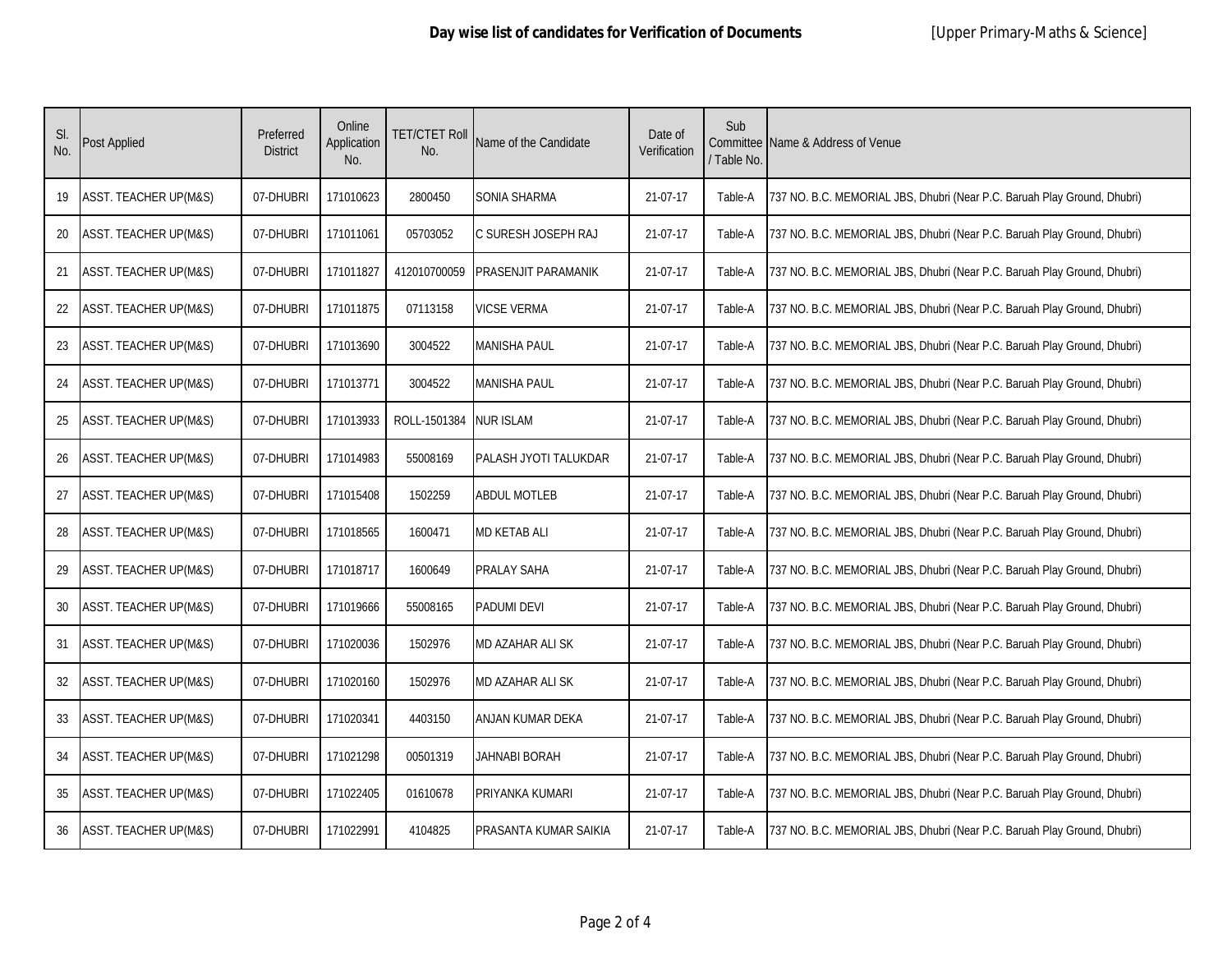| SI.<br>No. | Post Applied                     | Preferred<br><b>District</b> | Online<br>Application<br>No. | TET/CTET Roll<br>No. | Name of the Candidate   | Date of<br>Verification | Sub<br>/ Table No. | Committee Name & Address of Venue                                        |
|------------|----------------------------------|------------------------------|------------------------------|----------------------|-------------------------|-------------------------|--------------------|--------------------------------------------------------------------------|
| 37         | <b>ASST. TEACHER UP(M&amp;S)</b> | 07-DHUBRI                    | 171023536                    | 1501063              | MD AKRAMUL HOQUE        | 21-07-17                | Table-A            | 737 NO. B.C. MEMORIAL JBS, Dhubri (Near P.C. Baruah Play Ground, Dhubri) |
| 38         | <b>ASST. TEACHER UP(M&amp;S)</b> | 07-DHUBRI                    | 171023582                    | 4504347              | <b>GAKUL BARUAH</b>     | 21-07-17                | Table-A            | 737 NO. B.C. MEMORIAL JBS, Dhubri (Near P.C. Baruah Play Ground, Dhubri) |
| 39         | <b>ASST. TEACHER UP(M&amp;S)</b> | 07-DHUBRI                    | 171023819                    | 0501288              | <b>RUMI LAILA</b>       | 21-07-17                | Table-A            | 737 NO. B.C. MEMORIAL JBS, Dhubri (Near P.C. Baruah Play Ground, Dhubri) |
| 40         | <b>ASST. TEACHER UP(M&amp;S)</b> | 07-DHUBRI                    | 171025589                    | 57013680             | <b>SURAJIT BAISHYA</b>  | 21-07-17                | Table-A            | 737 NO. B.C. MEMORIAL JBS, Dhubri (Near P.C. Baruah Play Ground, Dhubri) |
| 41         | <b>ASST. TEACHER UP(M&amp;S)</b> | 07-DHUBRI                    | 171027091                    | 1500706              | <b>HOSEN ALI SK</b>     | 21-07-17                | Table-A            | 737 NO. B.C. MEMORIAL JBS, Dhubri (Near P.C. Baruah Play Ground, Dhubri) |
| 42         | <b>ASST. TEACHER UP(M&amp;S)</b> | 07-DHUBRI                    | 171027493                    | 55010060             | <b>SANOWAR ISLAM</b>    | 21-07-17                | Table-A            | 737 NO. B.C. MEMORIAL JBS, Dhubri (Near P.C. Baruah Play Ground, Dhubri) |
| 43         | <b>ASST. TEACHER UP(M&amp;S)</b> | 07-DHUBRI                    | 171028306                    | 1501475              | <b>RADHA KANTA ROY</b>  | 21-07-17                | Table-A            | 737 NO. B.C. MEMORIAL JBS, Dhubri (Near P.C. Baruah Play Ground, Dhubri) |
| 44         | <b>ASST. TEACHER UP(M&amp;S)</b> | 07-DHUBRI                    | 171028352                    | 55000703             | <b>ABUL KALAM</b>       | 21-07-17                | Table-A            | 737 NO. B.C. MEMORIAL JBS, Dhubri (Near P.C. Baruah Play Ground, Dhubri) |
| 45         | <b>ASST. TEACHER UP(M&amp;S)</b> | 07-DHUBRI                    | 171029092                    | 55009893             | <b>SAMINUR RAHMAN</b>   | 21-07-17                | Table-A            | 737 NO. B.C. MEMORIAL JBS, Dhubri (Near P.C. Baruah Play Ground, Dhubri) |
| 46         | <b>ASST. TEACHER UP(M&amp;S)</b> | 07-DHUBRI                    | 171030313                    | 1600988              | <b>SATYABRATA BOSE</b>  | 21-07-17                | Table-A            | 737 NO. B.C. MEMORIAL JBS, Dhubri (Near P.C. Baruah Play Ground, Dhubri) |
| 47         | <b>ASST. TEACHER UP(M&amp;S)</b> | 07-DHUBRI                    | 171030677                    | 55008884             | <b>RISHAV SANYAL</b>    | 21-07-17                | Table-A            | 737 NO. B.C. MEMORIAL JBS, Dhubri (Near P.C. Baruah Play Ground, Dhubri) |
| 48         | <b>ASST. TEACHER UP(M&amp;S)</b> | 07-DHUBRI                    | 171031347                    | 55002512             | <b>BENAZIR RAHMAN</b>   | 21-07-17                | Table-A            | 737 NO. B.C. MEMORIAL JBS, Dhubri (Near P.C. Baruah Play Ground, Dhubri) |
| 49         | <b>ASST. TEACHER UP(M&amp;S)</b> | 07-DHUBRI                    | 171031489                    | 51011080             | SONIA SULTANA           | 21-07-17                | Table-A            | 737 NO. B.C. MEMORIAL JBS, Dhubri (Near P.C. Baruah Play Ground, Dhubri) |
| 50         | <b>ASST. TEACHER UP(M&amp;S)</b> | 07-DHUBRI                    | 171031545                    | 07501474             | <b>R.KRISHNAMOORTHY</b> | 21-07-17                | Table-A            | 737 NO. B.C. MEMORIAL JBS, Dhubri (Near P.C. Baruah Play Ground, Dhubri) |
| 51         | <b>ASST. TEACHER UP(M&amp;S)</b> | 07-DHUBRI                    | 171032222                    | 1200565              | <b>HITESH DEKA</b>      | 21-07-17                | Table-A            | 737 NO. B.C. MEMORIAL JBS, Dhubri (Near P.C. Baruah Play Ground, Dhubri) |
| 52         | <b>ASST. TEACHER UP(M&amp;S)</b> | 07-DHUBRI                    | 171033039                    | 56001351             | <b>EMAN ALI SK2</b>     | 21-07-17                | Table-A            | 737 NO. B.C. MEMORIAL JBS, Dhubri (Near P.C. Baruah Play Ground, Dhubri) |
| 53         | <b>ASST. TEACHER UP(M&amp;S)</b> | 07-DHUBRI                    | 171033200                    | 03114677             | MUKESH KUMAR BURNWAL    | 21-07-17                | Table-A            | 737 NO. B.C. MEMORIAL JBS, Dhubri (Near P.C. Baruah Play Ground, Dhubri) |
| 54         | <b>ASST. TEACHER UP(M&amp;S)</b> | 07-DHUBRI                    | 171033922                    | 0402897              | <b>SADHAN MONI DAS</b>  | 21-07-17                | Table-A            | 737 NO. B.C. MEMORIAL JBS, Dhubri (Near P.C. Baruah Play Ground, Dhubri) |